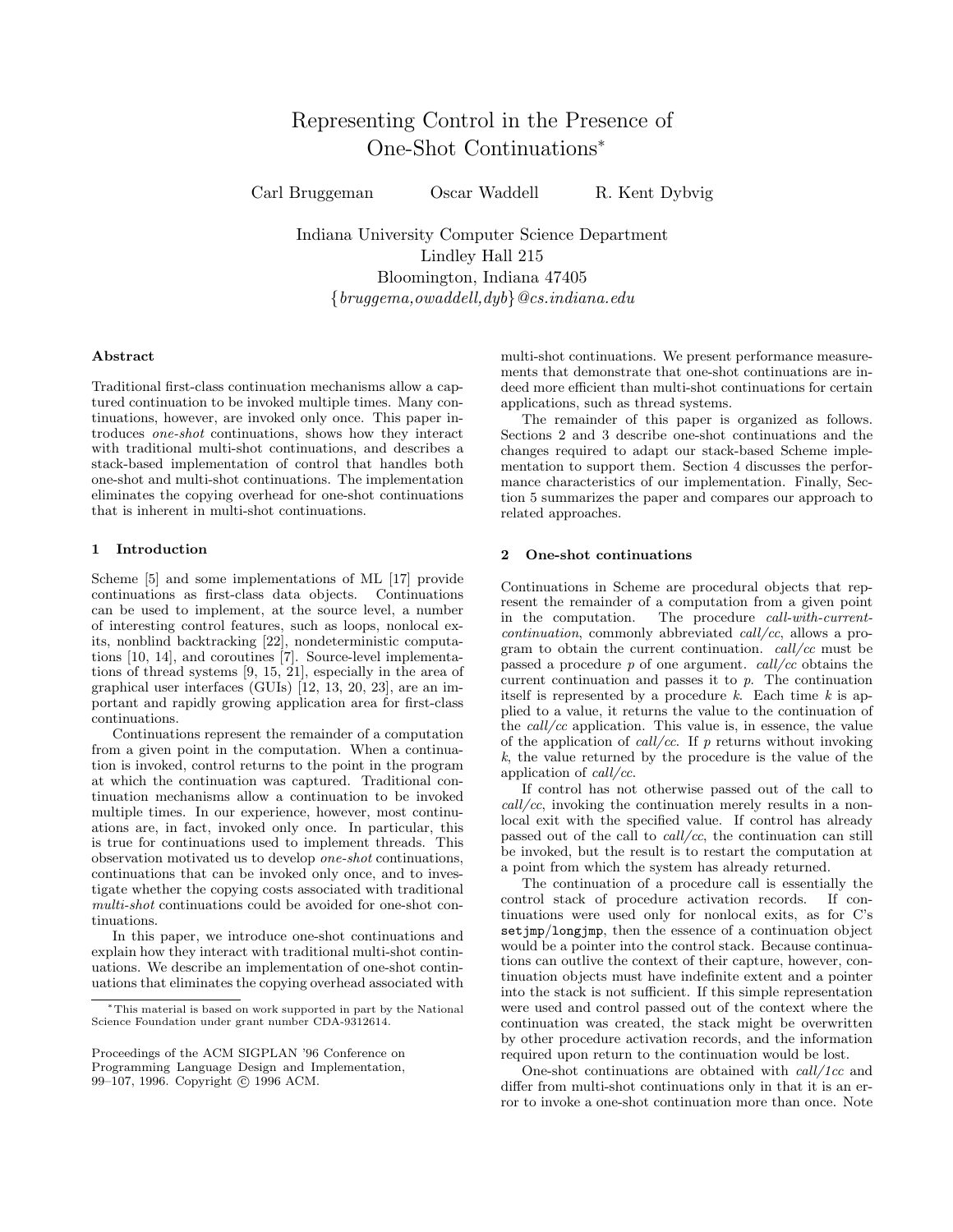that a continuation can be invoked either implicitly, by returning from the procedure passed to  $call/cc$  or  $call/1cc$ , or explicitly, by invoking the continuation procedure obtained from the call/cc or call/1cc.

One-shot continuations can be used in most contexts where multi-shot continuations are currently used, e.g., to implement non-local exits, non-blind backtracking [22], and coroutines [7]. One-shot continuations can also be used to implement thread systems in user code.

One-shot continuations cannot be used to implement nondeterminism, as in Prolog [6], in which a continuation is invoked multiple times to yield additional values [10, 14]. In these sorts of applications, multi-shot continuations must still be used.

If a language supports both multi-shot and one-shot continuations, it is necessary handle cases in which programs use both varieties of continuation. For example, a Prolog interpreter might use multi-shot continuations to support nondeterminism while employing a thread system based on one-shot continuations at a lower level. One-shot continuations must be promoted to multi-shot status when they are captured as part of a multi-shot continuation. This allows programmers to build abstractions based on one-shot continuations that can be composed with abstractions based on multi-shot continuations in a consistent manner.

#### 3 Implementation

A detailed description of our implementation of multi-shot continuations is described elsewhere [16]. In this section, we review the essential details and discuss the changes necessary to implement one-shot continuations.

#### 3.1 Segmented stack model

In our model, the control stack is represented as a linked list of stack segments. Each stack segment is structured as a true stack of frames (activation records), with one frame for each procedure call. A stack record associated with each stack segment contains information about the segment, including a pointer to the base of the segment, a pointer to the next stack record, the size of the segment, and the return address associated with the topmost frame of the continuation. (See Figure 1.)

Each frame consists of a sequence of machine words. The first word at the base of the frame is the return address of the current active procedure. The next  $n$  words contain the  $n$ actual parameters of the procedure<sup>1</sup>. The remaining words in the frame contain the values of local variables, compiler temporaries, and partial frames for procedure calls initiated but not yet completed. A frame pointer register, fp, points to the base of the current frame, which is always in the topmost stack segment.

No separate stack pointer is maintained to point to the topmost word on the stack, so there is often a gap between the frame pointer and the topmost word. This does not create any difficulties as long as the same stack is not used for asynchronous interrupt handling. Using a frame pointer instead of a stack pointer simplifies argument and local variable access and eliminates register increments and decrements used to support stack "push" and "pop" operations.

No explicit links are formed between frames on the stack. Some compilers place the current frame pointer into each stack frame before adjusting the frame pointer to point to the new frame. This saved pointer, or dynamic link, is used by the called routine to reset the frame pointer and by various tools, e.g., exception handlers and debuggers, to "walk" the stack. In our model, the frame pointer is adjusted just prior to a procedure call to point to the new frame and is adjusted after the called routine returns to point back to the old frame. In order for this to work, the frame pointer must still (or again) point to the called routine's frame on return. The compiler generating code for the calling procedure must keep track of the displacement between the start of the calling procedure's frame and the start of the called procedure's frame in order to adjust the frame pointer both before and after the call. In both cases, the adjustment is performed by a single instruction to add (subtract) the displacement to (from) the frame pointer.

Exception handlers, debuggers, and other tools that need to walk through the frames on the stack must have some way to get from each frame to the preceding frame. Our continuation mechanism also requires this ability in order to find an appropriate place at which to split the stack (see Section 3.2). In the place of an explicit dynamic link, the compiler places a word in the code stream that contains the size of the frame. This word is placed immediately before the return point so stack walkers can use the return address to find the size of the next stack frame. If the return address is always placed in a known frame location, the frame size effectively gives the offset from the return address of the current frame to the return address of the preceding frame [16].

#### 3.2 Continuation operations

A large initial stack segment and an associated current stack record are created in the heap at the beginning of a program run. Each time a multi-shot continuation is captured, the occupied portion of the current stack segment is sealed and the current stack record is converted into a continuation object. This involves setting the size field to the size of the occupied portion, i.e., the relative position of the frame pointer within the segment, and storing the current return address in the return address field. (See Figure 2.) The return address in the current frame is replaced by the address of an underflow handler that implicitly invokes the captured continuation. A new stack record is allocated to serve as the current stack record. Its base is the address of the first word above the occupied portion of the old stack segment, its link is the address of the old stack record (the continuation), and its size is the number of words remaining in the old stack segment.

The stack is thus shortened each time a continuation is captured. Creating a multi-shot continuation, therefore, does not entail copying the stack, but it does shorten the current stack segment, which eventually results in stack overflow and the allocation of a new stack segment. The initial stack segment is made large to reduce the frequency of stack overflows for programs that create many continuations and for deeply recursive programs.

Capturing a one-shot continuation is similar to capturing a multi-shot continuation except that the entire current segment is encapsulated in the continuation and a fresh stack segment is allocated to replace the current stack segment (see Figure 2). Two size fields are required to record both the total size of the segment and the current size. The cur-

 $^1\rm{Our}$  compiler actually passes the return address and the first few arguments in registers, where feasible [4]. Although this complicates the implementation only slightly, we assume a more straightforward model here to simplify our presentation.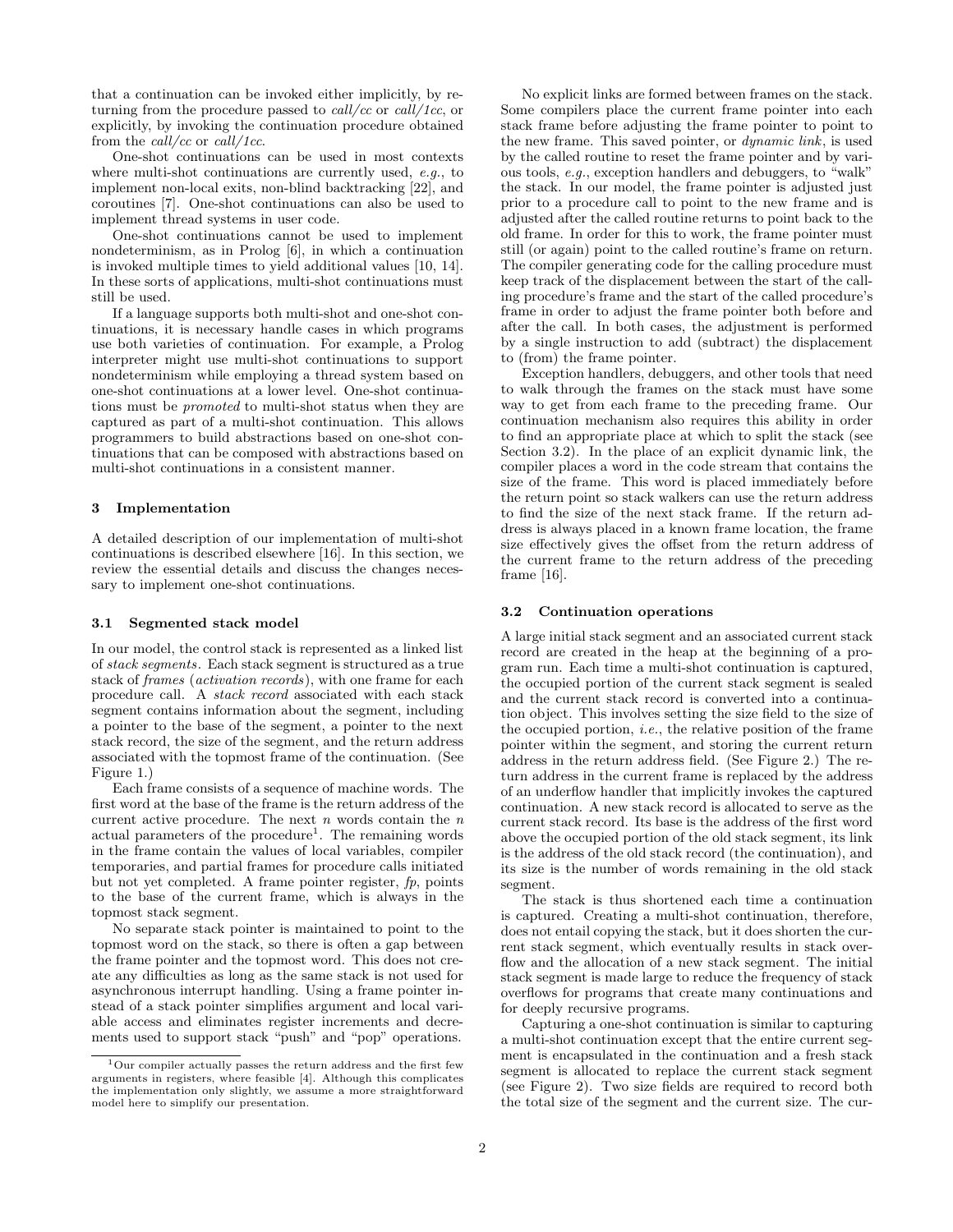

Figure 1. The segmented stack model is a simple generalization of the traditional stack model. A logical stack is represented as a list of stack segments that are linked together using stack records. A stack record contains a pointer to the base of a stack segment, a pointer to the stack record for the next segment in the stack, the size of the segment, and the return address that is displaced by the underflow handler address. Although the picture shows a frame containing a return address and arguments, the first several arguments and the return address may actually be passed in registers.

rent size is the size of the occupied portion of the stack, i.e., the relative position of the frame pointer within the stack segment.

Since the total size of a multi-shot continuation is precisely the size of the occupied portion, the two size fields are always equal in multi-shot continuations. Our system uses this fact to distinguish between one-shot and multi-shot continuations.

If the current stack segment is empty when a continuation is captured, no changes are made to the current stack record and the link field of the current stack record serves as the new continuation. This is necessary to implement tail recursion properly.

Invoking continuations is more complex. For multi-shot continuations, the current stack segment is overwritten with the stack segment from the continuation, and the frame pointer is adjusted to point to the top frame of the copied segment (see Figure 3). If the current stack segment is not large enough, a new one is allocated. Since the size of a saved stack segment can be large, the cost of continuation invocation would be bounded only by this large amount, if the whole segment were copied at once. This is prevented by placing an upper bound on the amount copied. If the size of a saved stack segment is less than or equal to this bound, the entire segment is copied. Otherwise, the segment is first split into two segments such that the size of the top stack segment is less than the copy bound. Although it would be sufficient to split off a single frame, it is more efficient to split off as much as possible without exceeding the bound because of the overhead of splitting the continuation and initiating the copy. See [16] for additional details on splitting.

For one-shot continuations, there is no need to copy the saved stack segment since the continuation will be invoked

only once. Thus, the current stack segment is discarded and control is simply returned to the saved stack segment. The base, link, and size fields of the continuation are used to reinitialize the current stack record and to reset the frame pointer. (See Figure 4.) Since the contents of the stack segment are not copied, there is no need to split the segment, regardless of its size. To allow subsequent attempts to invoke the continuation to be detected and prevented, it is marked "shot" by setting the size and current size to  $-1$ .

A typical application involving one-shot continuations obtains the current continuation using  $call/1cc$ , saves the continuation, and invokes a previously saved one-shot continuation. In this scenario, a new stack segment is allocated by call/1cc and almost immediately discarded when the saved one-shot continuation is invoked. This rapid allocation and release of stack segments can overtax the storage management system. A solution to this problem is to use some type of stack segment cache, which can be represented as a simple internally linked free list of stack segments. When a one-shot continuation is invoked, the current stack segment is added to the cache, and when call/1cc requires a new segment, the stack cache is checked before a new segment is allocated. The stacks in this cache can be discarded by the storage manager during garbage collection. Without a stack segment cache, we found that many programs written in terms of call/1cc were unacceptably slow, much slower than the equivalent programs written in terms of call/cc.

Stack overflow can be treated as an implicit call/cc [16], although since overflow occurs when the current stack segment has insufficient space, a new current segment must be allocated. Improper overflow handling can result in bouncing, in which a program makes a call that overflows the stack, underflows immediately by returning from the call,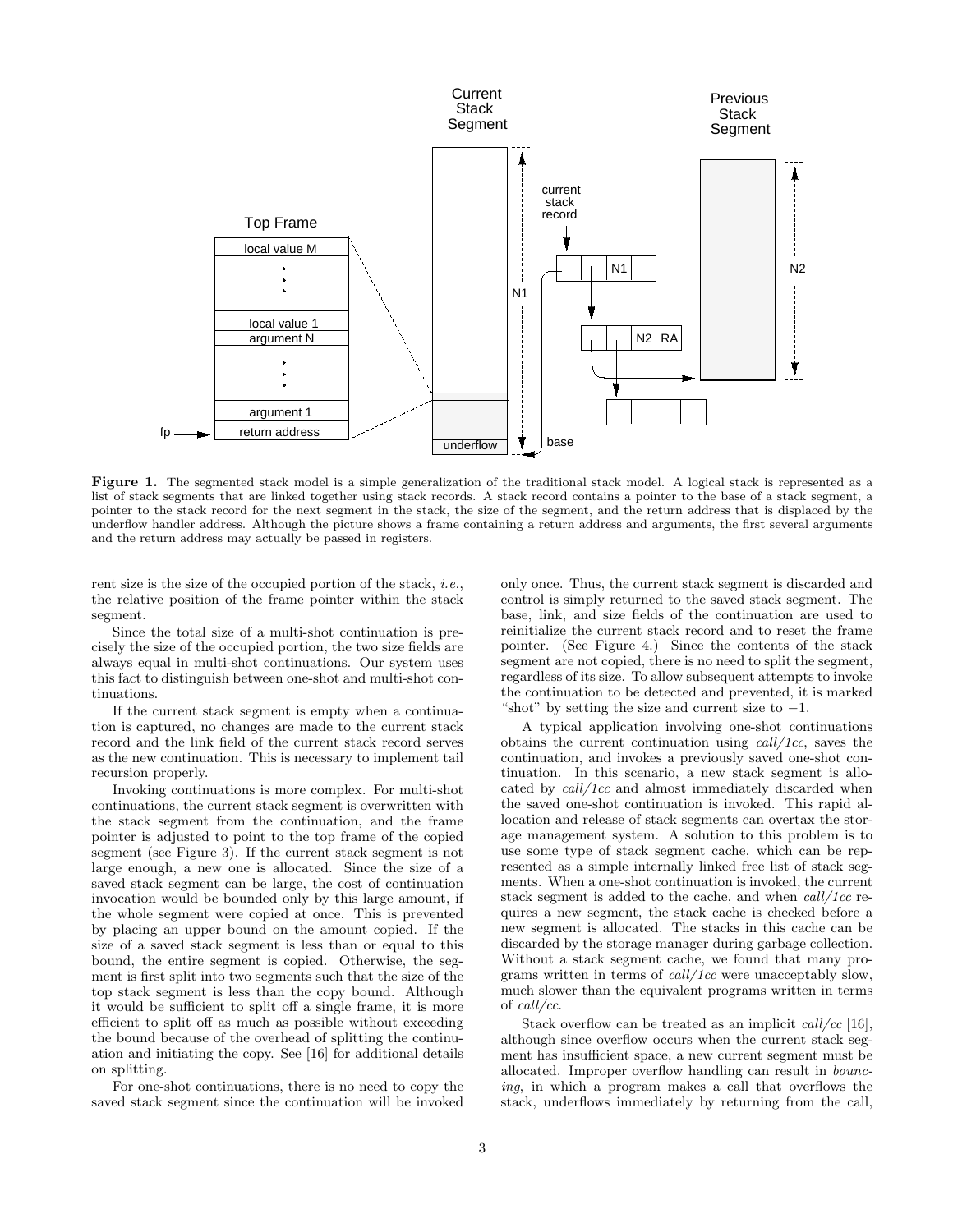# **Before capture After capture using call/cc**



# **After capture using call/1cc**



Figure 2. Stack records in the new system have an additional field that specifies how much of the stack segment is currently in use. For multi-shot continuations the current size is always equal to the size of the segment. For one-shot continuations they always differ. call/cc creates a multi-shot continuation by sealing off the stack segment at the current frame and using the remainder of the stack as the new stack segment. call/1cc encapsulates the entire current stack segment in the captured continuation and allocates a fresh stack segment. Both operations also allocate and initialize a new current stack record.

immediately makes another call that overflows the stack, and so on. Treating overflow as an implicit call/cc avoids the bouncing problem since the entire newly allocated stack must be refilled before another overflow can occur.

Stack overflow can be treated as an implicit call/1cc instead. Doing so naively, however, can cause bouncing, since an immediate underflow switches back to the saved (full) stack, at which point a call is guaranteed to cause a stack overflow. This problem can be reduced by copying up several frames on overflow from the current stack segment into the newly allocated stack segment. The overflow continuation thus includes the portion of the stack segment that is not copied. A similar mechanism is used in the spineless

tagless G-machine [19] to solve essentially the same problem [18]. We found that, without the hysteresis provided by this mechanism, there was a noticeable performance degradation in certain programs. With this mechanism in place, deeply recursive programs run faster than with overflow treated as an implicit call/cc, due to the decrease in copying.

# 3.3 Promotion

As discussed in Section 2, it is necessary to promote oneshot continuations in the continuation of a call to call/cc to multi-shot continuations. Promotion of a one-shot continuation is trivial given our representations of one-shot and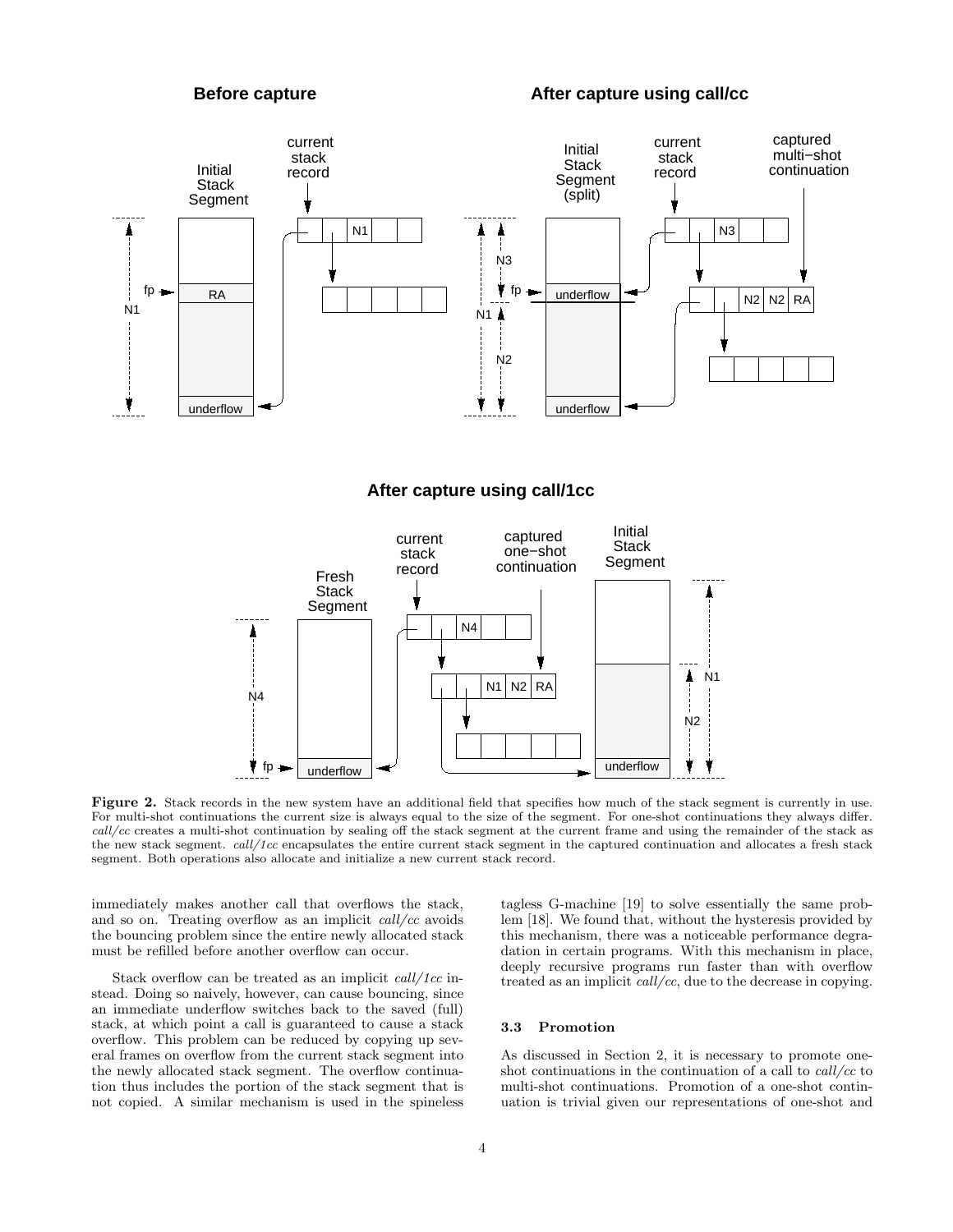

Figure 3. When a multi-shot continuation is invoked, the contents of the saved stack segment is copied into the current stack segment. If the size of the saved stack segment is greater than the copy-bound, the segment is first split into two segments [16]. If the current stack segment is not large enough to hold the contents of the saved stack segment, a new stack segment is allocated.

multi-shot continuations: promotion simply sets the size of a one-shot continuation equal to its current size. Since the current continuation at any point may include a chain of one-shot continuations, it is necessary to iterate down the chain until a multi-shot continuation is found, resetting all one-shot continuations along the way. It is not necessary to iterate beyond a multi-shot continuation in the chain because the operation that created the multi-shot continuation would have reset all one-shot continuations below it in the chain. Although the linear traversal involved in the promotion of one-shot continuations captured by  $call/cc$  means that there is no hard bound on the speed of  $call/cc$  operations, there is no quadratic time complexity problem because a one-shot continuation can be promoted only once. One solution that would allow  $\frac{call}{cc}$  to run in bounded time (which we have not implemented) is to share a boxed flag among all one-shot continuations in a chain. All of the oneshot continuations could then be promoted simultaneously by simply setting the shared flag.

Even if the system did not promote one-shot continuations created explicitly by the program, it would still be obligated to promote one-shot continuations created implicitly as the result of a stack overflow.

### 3.4 Stack segment fragmentation

Internal fragmentation can result from the inclusion of unoccupied memory in the stack segments of one-shot continua-

tions. With a default stack size of 16KB, 100 threads created using  $call/1cc$  occupy 1.6MB of memory. Unless each of the threads is deeply recursive, most of this storage is wasted. Multi-shot continuations, in contrast, do not cause fragmentation because saved segments contain no unused storage.

One way to decrease fragmentation is to use a small default stack size. This would penalize deeply recursive programs and programs that create many multi-shot continuations, however, because they would overflow more often. Another solution, which we are currently using, is to limit the amount of unused memory encapsulated in the stack record of a one-shot continuation by sealing the current stack segment at a fixed displacement above above the occupied portion of the stack. We then use the remaining portion of the stack segment as the new current stack segment rather than allocating a fresh stack (possibly from the stack cache).

#### 4 Performance

We have added one-shot continuations to the implementation of Chez Scheme while maintaining support for call/cc, dynamic-wind [8], and multiple return values [3].

To determine the benefit of one-shot continuations for programs in which call/cc can be replaced by call/1cc, we modified the call-intensive tak program [11] so that each call captures and invokes a continuation, either with call/cc or with *call/1cc*. The version using *call/1cc* is 13% faster than the version using  $\frac{call}{cc}$  and allocates 23% less memory.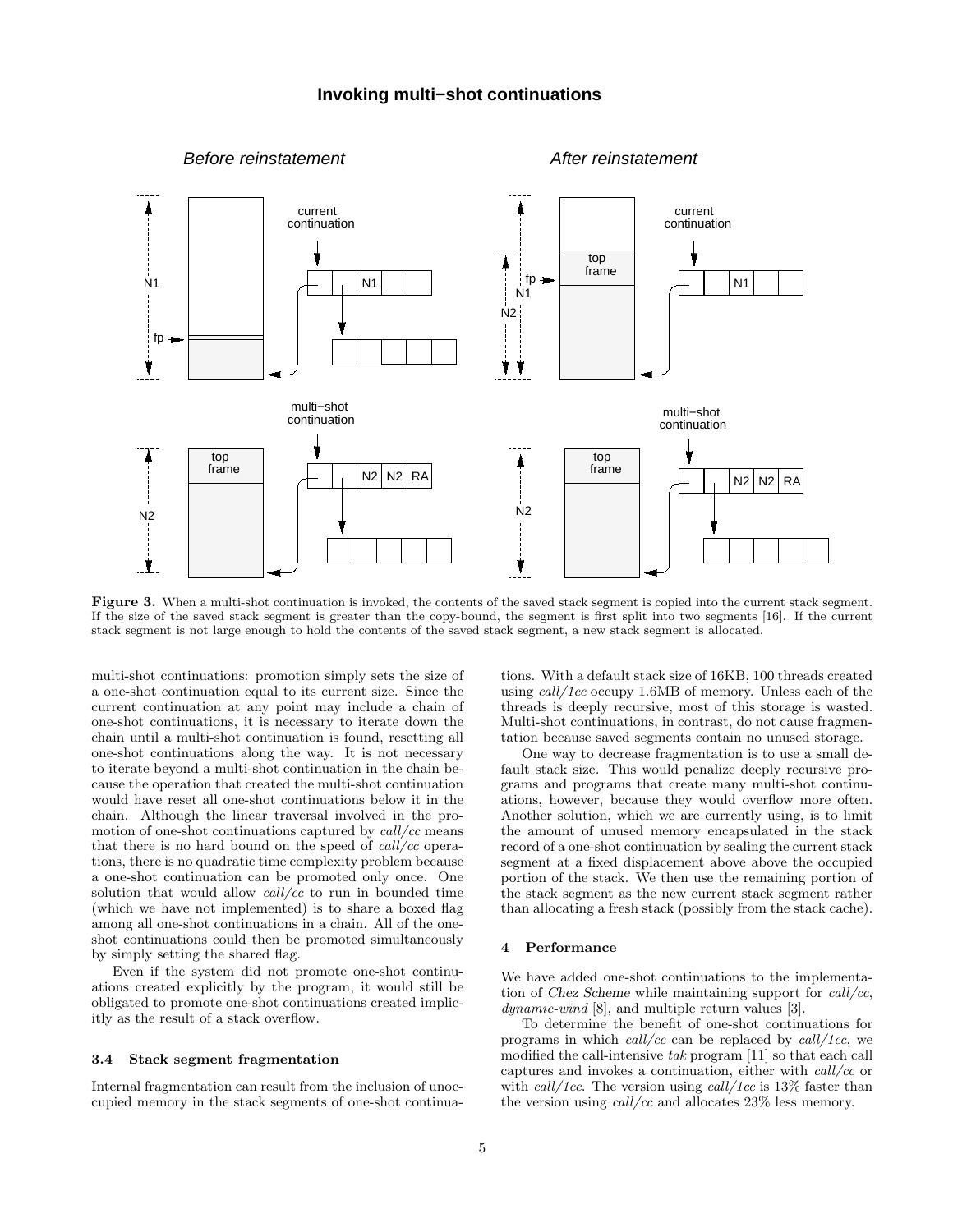# **Invoking one−shot continuations**

# Before reinstatement After reinstatement



Figure 4. When a one-shot continuation is invoked, the current stack segment is discarded, and the contents of the stack record for the one-shot continuation is used to update the current stack record. The size and current size of the one-shot continuation are then set to −1 to indicate that the continuation has been shot.

We also compared the performance of three versions of a thread system, one implemented using call/cc, one using call/1cc, and one using continuation-passing style (CPS). The continuation-passing style version simulates a heapbased representation of control, although it does not include the additional overhead for supporting dynamic-wind. Figure 5 compares run times for different context-switch frequencies for 10, 100, and 1000 active threads. The figure shows that call/1cc threads are consistently faster than call/cc threads, although the advantage is minimal for low context switch frequencies, as is to be expected. The figure also shows that, although the CPS version is faster than either of the other versions for extremely rapid context switches (more often than once every four procedure calls), it loses its advantage quickly as the number of procedure calls between context switches increases.

To determine the benefit derived from using one-shot continuations rather than multi-shot continuations for handling overflows, we compared the performance of a program that repeatedly recurs deeply (one million calls) while doing very little work between calls. In this extreme case overflow handling using one-shot continuations is 300% faster and allocates much less. In fact, after the first recursion, the one-shot version always finds fresh stack segments in the stack cache and so allocates very little additional memory. For real programs the difference is typically much less dramatic.

## 5 Conclusions

In this paper, we have introduced one-shot continuations, shown how they interact with traditional multi-shot continuations, and described a stack-based implementation of control that handles both multi-shot and one-shot continuations, including the promotion of one-shot continuations to multi-shot continuations when captured by a multi-shot continuation. We have described how the copying overhead incurred by multi-shot continuations can be eliminated for one-shot continuations.

Our performance analysis shows that two important classes of applications benefit from the use of one-shot continuations: deeply recursive programs and continuationintensive applications such as thread systems with rapid context switching. In other cases, the copying overhead associated with multi-shot continuations appears to be insignificant. For example, one-shot continuations are only a few percent faster than multi-shot continuations in our thread benchmarks when context switches occur less frequently than once every 128 function calls.

Others have proposed using a heap-based representation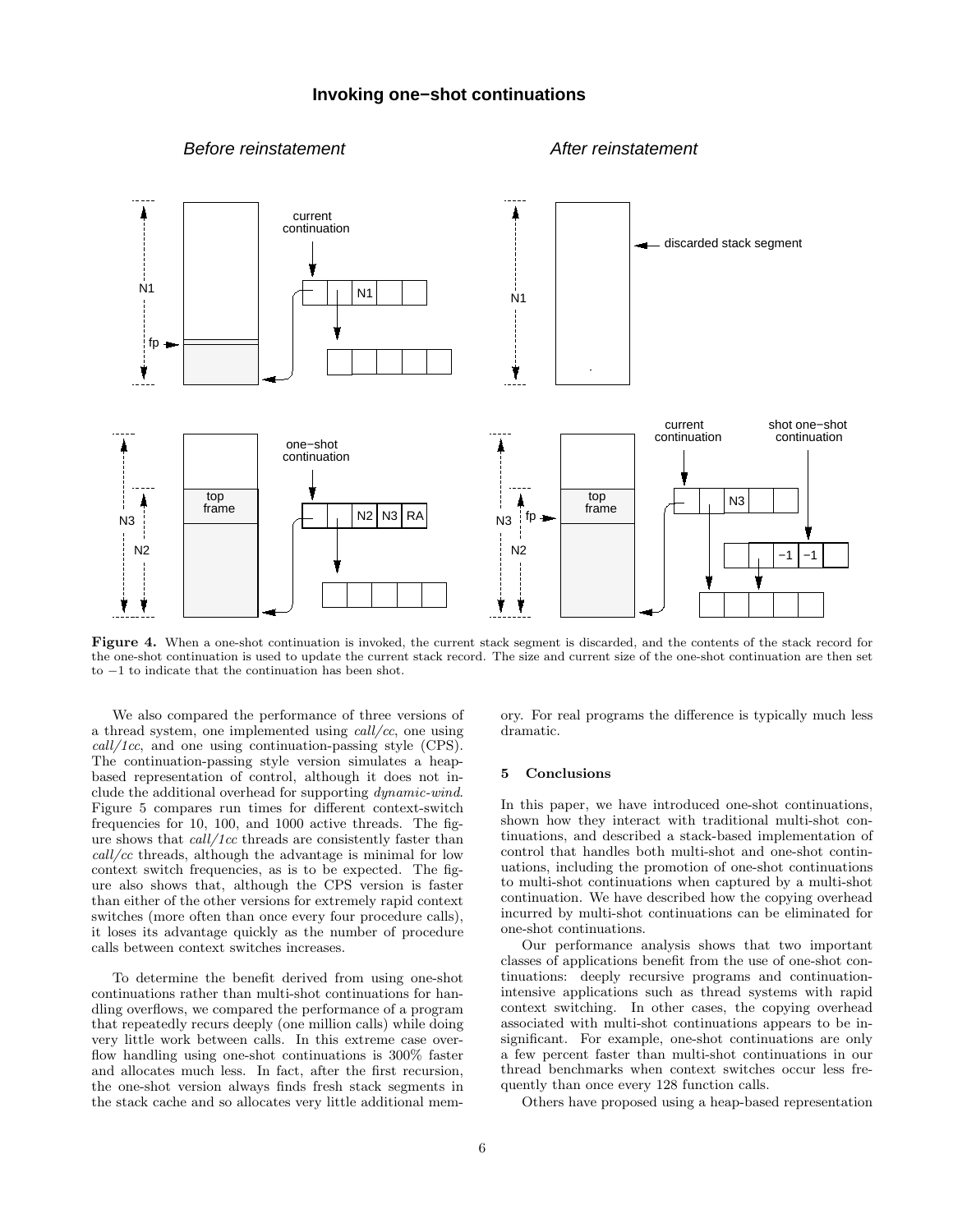

Figure 5. These graphs show the relative performance of CPS, call/cc, and call/1cc versions of a thread system. Each run involved 10, 100, or 1000 active threads each computing the 20th Fibonacci number using the simple doubly recursive algorithm. Context switch frequency is shown varying from once every procedure call through once every 512 procedure calls. The performance was measured on a 96MB DEC Alpha 3000/600 running OSF/1. Times are shown in milliseconds.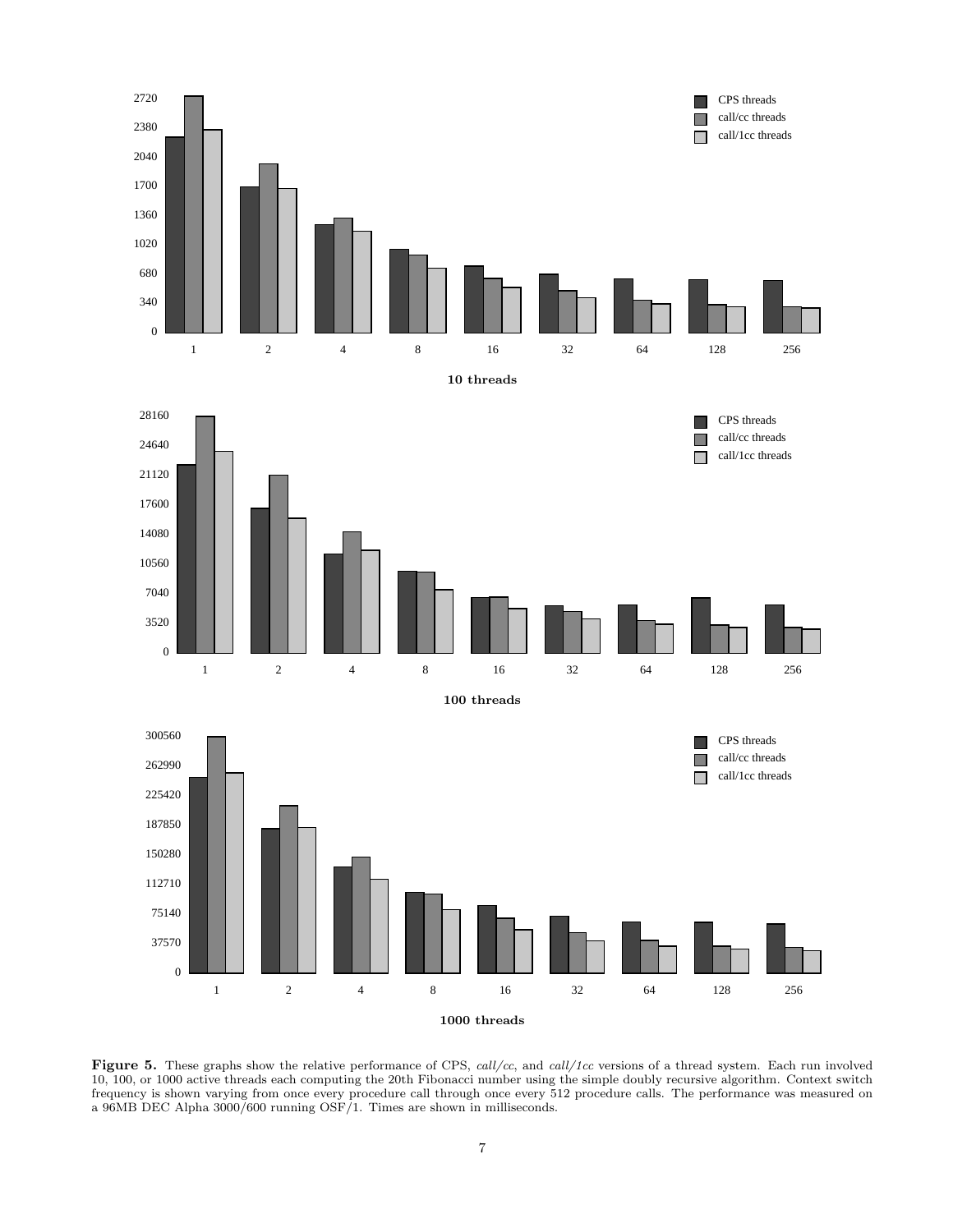of control, in which control stacks are represented as linked lists of frames rather than as true stacks. This approach is used by Appel and MacQueen [1] in a compiler for ML [17]. Appel and Shao [2] have compared their heap-based approach to a simulated stack-based approach and found them to have approximately the same per-frame overhead (an average of 7.5 and 7.4 instructions per frame, respectively) when potential negative cache effects associated with the heap-based approach are factored out. They attribute 3.4 instructions of the 7.4 instruction per frame overhead for stack-based implementations to closure creation costs. We have analyzed a large set of benchmark programs and have found, however, that the overhead in our system is actually much lower, on the order of 0.1 instructions per frame. In particular, they report a closure creation cost overhead of 5.75 instructions per frame for the Boyer benchmark, whereas our implementation allocates no closures at all. One possible explanation for this discrepancy is that Appel and Shao's simulated stack model uses a CPS-based compiler with stack-allocated continuations that inhibits the sharing among frames that derives automatically from a direct-style compiler employing a true stack-based representation of control. For example, a variable live across several calls must be copied into each continuation frame in their model; the same variable in our stack-based implementation can remain in the same stack location across all calls without incurring any overhead.

In spite of the performance advantages of a stack-based approach for most programs, it is tempting to conclude that a heap-based approach is a better choice for thread systems implemented using continuations because of the copying overhead incurred by multi-shot continuations and the relatively more complex implementation of stack-based continuations. We have shown, however, that a simple heapbased implementation is superior only if context switches occur more frequently than once every eight procedure calls (about once every four for  $call/1cc)$ . While various compiler optimizations can be introduced to make the heap model more competitive, the complexity of these optimizations more than compensates for the difference in representation complexity without fully eliminating the performance differential.

With stack overflow treated as an implicit call to *call/1cc*. deeply recursive programs that do not use multi-shot continuations do not incur any copying overhead on stack underflow. Since this can result in significant savings, a stackbased implementation should use one-shot continuations internally to handle stack overflow, even if the implementation does not otherwise support *call/1cc*. The same mechanism is also applicable in the context of thread packages for languages such as C and Fortran that do not support first-class continuations. In this context, the segmented stack permits the use of large numbers of threads while supporting arbitrary recursion, since it is possible to allocate threads with relatively small stacks that grow on demand. This fact was observed by Peyton-Jones and Salkild in the context of the Spineless Tagless G-machine [19].

#### References

[1] Andrew W. Appel and David B. MacQueen. Standard ML of New Jersey. In Proceedings of the Third International Symposium on Programming Language Implementation and Logic Programming, pages 1–13, August 1991.

- [2] Andrew W. Appel and Zhong Shao. An empirical and analytical study of stack vs. heap cost for languages with closures. Technical Report CS-TR-450-94, Princeton University, March 1994. Revised version to appear in Journal of Functional Programming.
- [3] J. Michael Ashley and R. Kent Dybvig. An efficient implementation of multiple return values in scheme. In Proceedings of the 1994 ACM Conference on Lisp and Functional Programming, pages 140–149, July 1994.
- [4] Robert G. Burger, Oscar Waddell, and R. Kent Dybvig. Register allocation using lazy saves, eager restores, and greedy shuffling. In Proceedings of the SIGPLAN '95 Conference on Programming Language Design and Implementation, pages 130–138, June 1995.
- [5] William Clinger, Jonathan A. Rees, et al. The revised<sup>4</sup> report on the algorithmic language Scheme. LISP Pointers, 4(3), 1991.
- [6] William F. Clocksin and Christopher S. Mellish. Programming in Prolog. Springer-Verlag, second edition, 1984.
- [7] Christopher T. Haynes Daniel P. Friedman and Mitchell Wand. Obtaining coroutines with continuations. Computer Languages, 11(3/4):143–153, 1986.
- [8] R. Kent Dybvig. The Scheme Programming Language. Prentice Hall, second edition, 1996.
- [9] R. Kent Dybvig and Robert Hieb. Engines from continuations. Computer Languages, 14(2):109–123, 1989.
- [10] Mathias Felleisen. Transliterating Prolog into Scheme. Technical Report 182, Indiana University, October 1985.
- [11] Richard P. Gabriel. Performance and Evaluation of LISP Systems. MIT Press, Cambridge, MA, 1985.
- [12] Emden R. Gansner and John H. Reppy. A multithreaded higher-order user interface toolkit. In User Interface Software. John Wiley & Sons Ltd, 1993.
- [13] Paul Haahr. Montage: Breaking windowing into small pieces. In USENIX Summer Conference, pages 289– 297, Anaheim, June 1990.
- [14] Christopher T. Haynes. Logic continuations. LISP Pointers, pages 157–176, 1987.
- [15] Christopher T. Haynes and Daniel P. Friedman. Abstracting timed preemption with engines. Computer Languages, 12(2):109–121, 1987.
- [16] Robert Hieb, R. Kent Dybvig, and Carl Bruggeman. Representing control in the presence of first-class continuations. In Proceedings of the SIGPLAN '90 Conference on Programming Language Design and Implementation, pages 66–77, June 1990.
- [17] Robin Milner, Mads Tofte, and Robert Harper. The Definition of Standard ML. MIT Press, Cambridge, 1990.
- [18] Simon L. Peyton-Jones. private communication, December 1991.